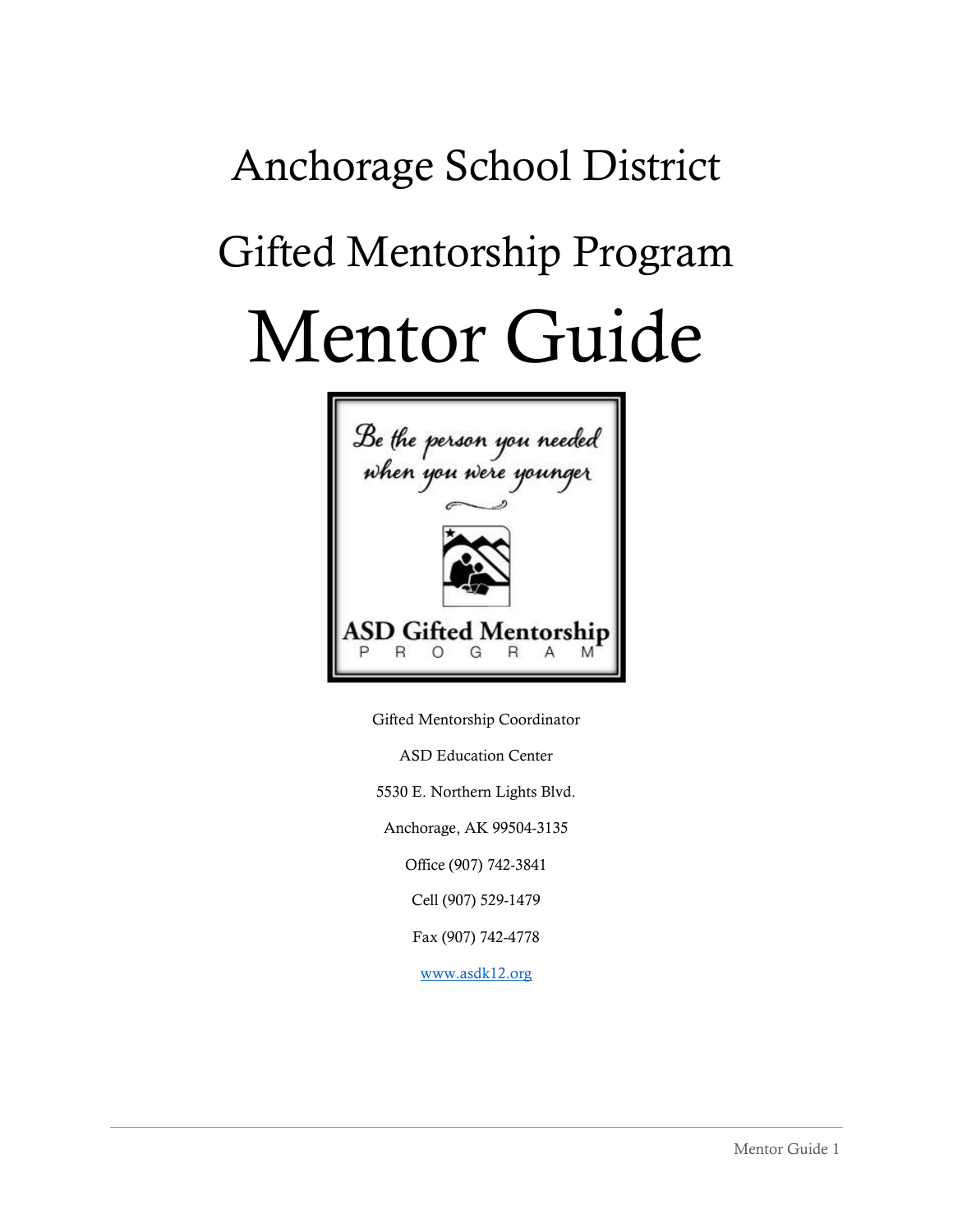# Welcome to the Program

Thank you for your interest in the Gifted Mentorship Program. Being a mentor takes time and energy, and without your support this program would not exist. Students who participate in the program benefit in multiple ways: They develop skills that go beyond their high school curriculum and gain experience in a potential career field. Additionally, students improve their confidence, personal empowerment, self-knowledge and make clearer connections between work and school. Many students report increased motivation to achieve, a matured sense of responsibility and a better understanding of their true potential. Most students leave their mentorship feeling inspired by their mentor. The mentor also benefits from the experience; previous mentors have experienced a rejuvenated spirit, clarified goals, new friendships, changed perspective of today's youth, and satisfaction as a role model for their profession.

Every mentorship is unique, and not all situations or circumstances can be addressed in a single document. Feel free to contact the Mentorship Coordinator with any questions or concerns.

## Program Overview

The Anchorage School District's Gifted Mentorship Program has provided services to gifted students for over 20 years. All ASD secondary schools are served by this program in order to meet the advanced needs of gifted students that are not provided for in the regular school curriculum. Students who are juniors or seniors may apply to this program, and acceptance is based on the following:

- Minimum 92nd percentile on a national standardized test
- Excellent teacher recommendations
- High GPA with advanced coursework
- Interest, motivation and commitment by the student

## Mentor Responsibilities

The mentorship officially begins with a placement conference. This meeting includes the mentor, student, parent, and Mentorship Coordinator. At this meeting, an outline of goals, activities and project ideas will be discussed. The student and mentor will develop a schedule for the mentorship. Required paperwork will be signed, and important topics such as confidentiality and liability will be discussed. Placement conferences typically take place after school hours at the mentor's place of business and are usually about 30 minutes.

#### Student Requirements

The student must the meet the schedule and goals determined at the placement conference. They must also complete several assignments. Students are responsible for all assignments, tracking their hours and for communicating with their mentor. Students must:

- Complete 45-60 hours, as directed by their mentor.
- Write a journal documenting all hours.
- Complete and write up 3 interviews with professionals in the field.
- Get a picture with their mentor; creativity is encouraged.
- Review an article from a professional journal related to the field.
- Meet with the Mentorship Coordinator every two weeks.
- Complete and present a final project.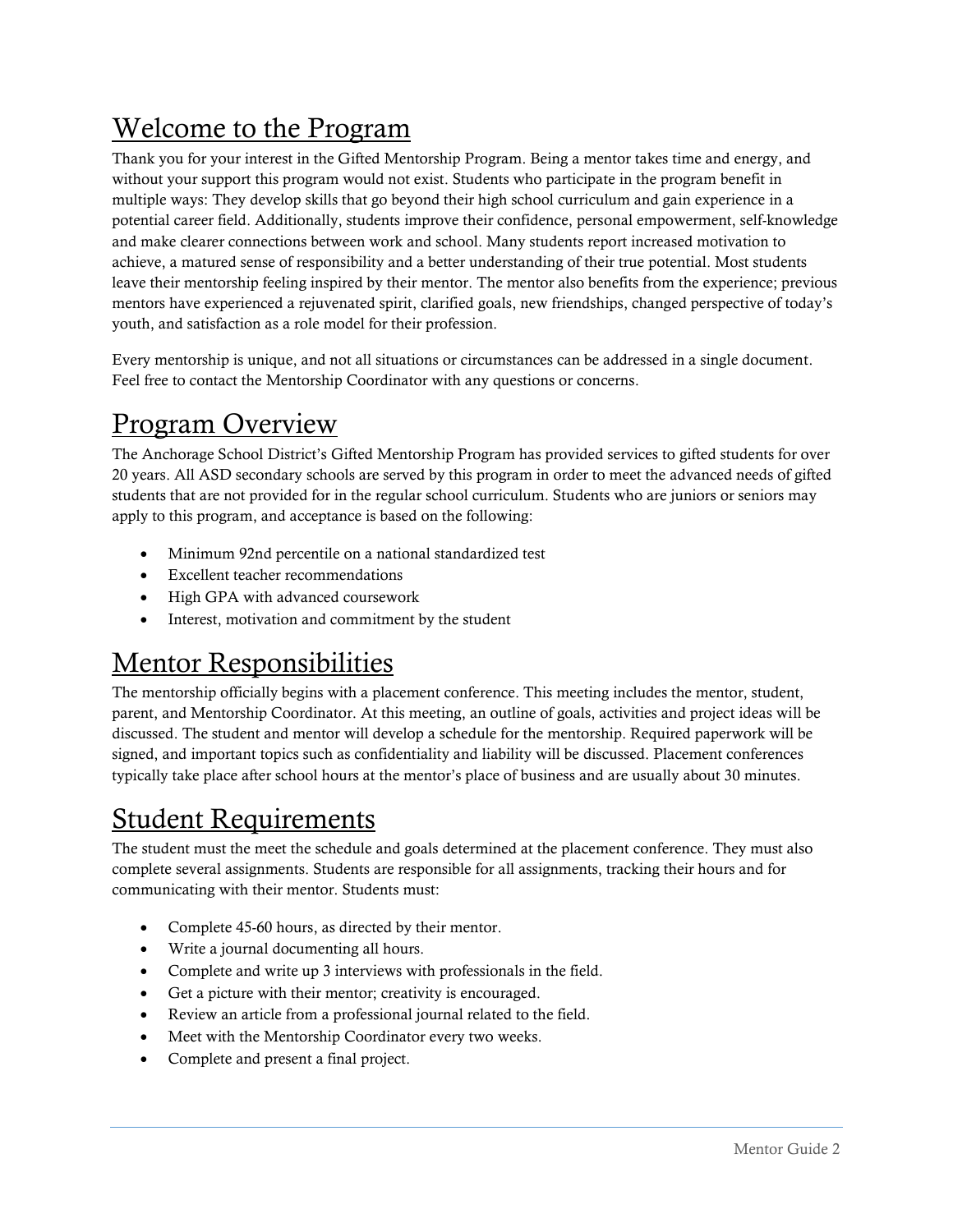All work is submitted to the Mentorship Coordinator for review and comments. All grading of assignments is done by the Mentorship Coordinator. Students should ask their mentor for help in setting up interviews, completing their final project and finding an appropriate article to review.

# Final Project Guidelines

The mentorship concludes with a final project presentation. The final project should reflect the student's advanced learning during the mentorship. Students are encouraged to begin thinking about their final projects as the mentorship begins and should share their ideas with the mentorship coordinator as well. The student should be asking for your input and advice for this final project. You will be invited to attend the presentation, which can be given at the mentorship site, at the student's school in a relevant class or at another appropriate location.

Here are the guidelines that are shared with students to prepare them for presenting their final project

- The project should display advanced learning in the field.
- The project is unique, reflecting the experience of the student.
- The presentation of the project should be to a group (including the mentor, mentorship coordinator, and parent) at the mentorship site, school or other location.
- The presentation of the project should be designed as a learning experience for the audience or be designed as a project that is useful to the mentor.

## Suggestions for Mentors

- Create a working timeline of activities and projects. These activities can include observing professionals, job shadowing, interviewing, researching, reviewing professional materials, attending meetings and conferences, producing materials, assisting with projects and working on mentorship required assignments.
- Develop a system of communication with students. Do you want them to call, text and/or e-mail?
- Provide an alternate contact person who can answer questions or assist the student if you are unable to meet as scheduled.
- Encourage your mentorship student to ask questions and provide feedback to you on his or her understanding and interests. Let the student know when it is appropriate to talk to you or ask questions.
- Students appreciate presentations on specific topics which are helpful to the mentorship; they are thrilled to be invited to seminars, conferences or lunch meetings.
- These students benefit from experiencing your career and from learning about your experiences and preparation for a career in this field. Your motivation, education, job application process, career rewards and challenges are greatly valued and remembered when you share them with students.

## Final Evaluation

Upon completion of the mentorship, you will be asked to evaluate the students and the program via a survey. Your feedback regarding both the student and the program are highly valued. Any suggestions you make to improve the program or student selection process will also be taken into consideration and are kept confidential.

Thank you again for your interest, feel free to contact the Mentorship Coordinator at any time with any questions, comments or concerns.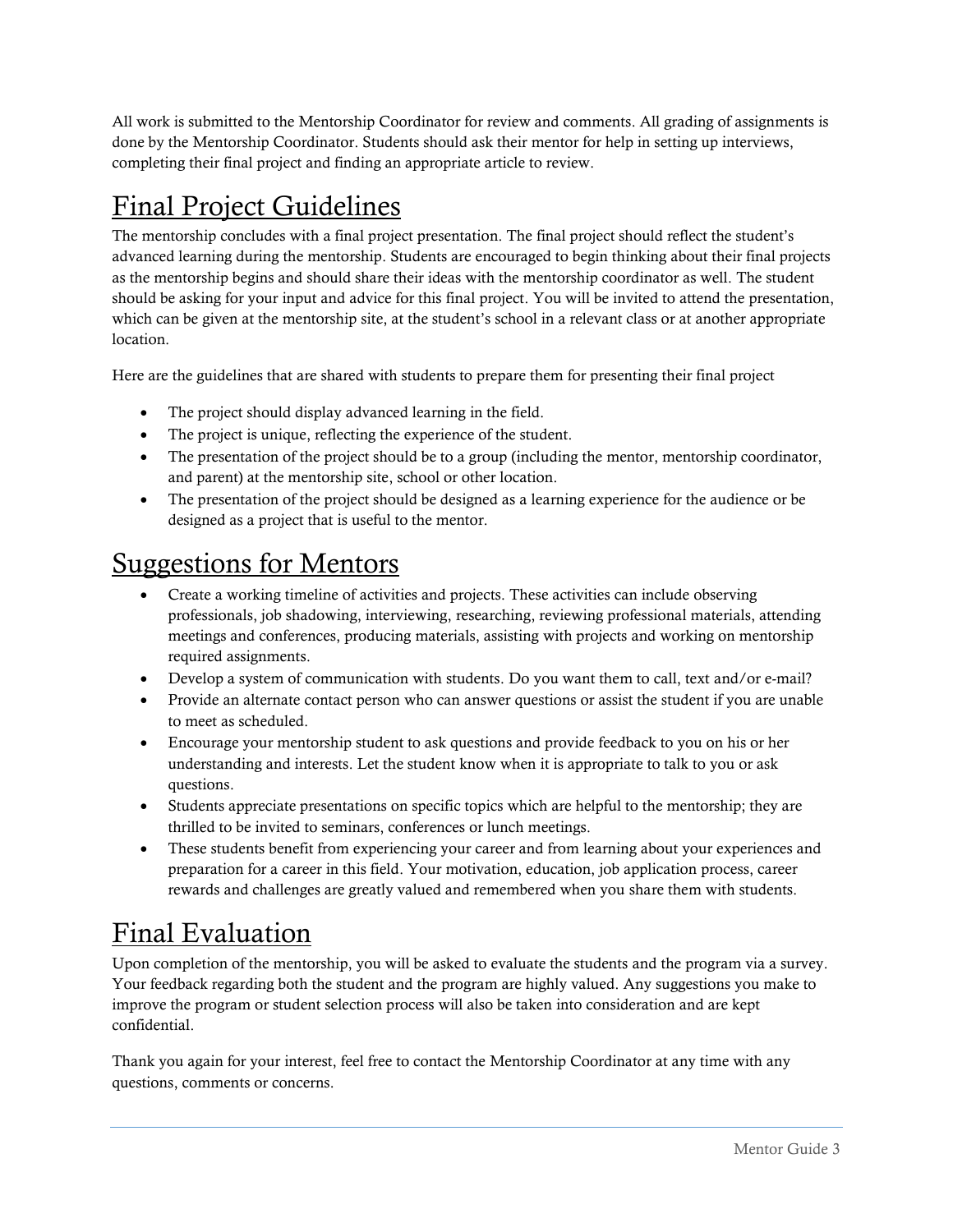# FAQs

**How much time does a mentor spend with a student?** Students must document a minimum of 45 hours for a mentorship; however, this does not mean all of the time is with their mentor. Students can document hours they spend reading or studying topics suggested by the mentor or time spent with other colleagues.

**How much time is given to complete the mentorship?** Students can begin in September and must finish by April 1st. Most mentorships take place over a three-month window; however, it is entirely up to the mentor to schedule time at their convenience.

**How do I get matched with a student?** When a student is accepted to the program, the Mentorship Coordinator will get in touch with you. The Mentorship Coordinator reviews all applications and interviews all students.

**When and how often will the student be with the mentor?** The student is expected to spend 3-4 hours a week at their mentorship site; however, the amount of hours a week is based on the mentor's availability and can be flexible.

**Is the mentor liable for the student when at the mentorship site?** No, students and parents sign an ASD liability waiver as part of their paperwork; you may request a copy of this or have the student sign any paperwork you or your organization require.

**How do I protect confidential information?** The student and parent sign a confidentiality agreement at the placement conference. You may request a copy of this and may ask the student to sign a confidentiality statement from your organization. You may also ask students to step out of a meeting or other situation in which you feel they should not be present.

**What kind of training does the student receive before starting the mentorship?** Students must attend a mandatory training that covers the requirements for the program and the expectations for communication and behavior in their mentorship.

**My company requires additional training/requirements before the student can be at the site. Can I ask the student to comply?** Absolutely! Students will complete any training required by the mentor. This can also be discussed at the placement conference.

**What do I do if the student does not show up?** Please contact the Mentorship Coordinator as soon as possible. You should also contact the student directly. Students are expected to communicate with their mentor and to be punctual. Any time a student does not meet these expectations, please contact the coordinator.

**What if the student is not meeting my expectations?** Please contact the Mentorship Coordinator as soon as possible. It may also be a good idea to have a direct conversation with the student as a reminder of the expectations.

**What if I go on vacation and can't meet with my student for a while?** This is totally fine. The program is flexible, and the student should be able to work around your schedule. The student can also spend time with other colleagues at your discretion.

**Can I allow the student to work with other professionals in my office?** Yes, this is encouraged. The more the student can see and do, the better experience for all involved.